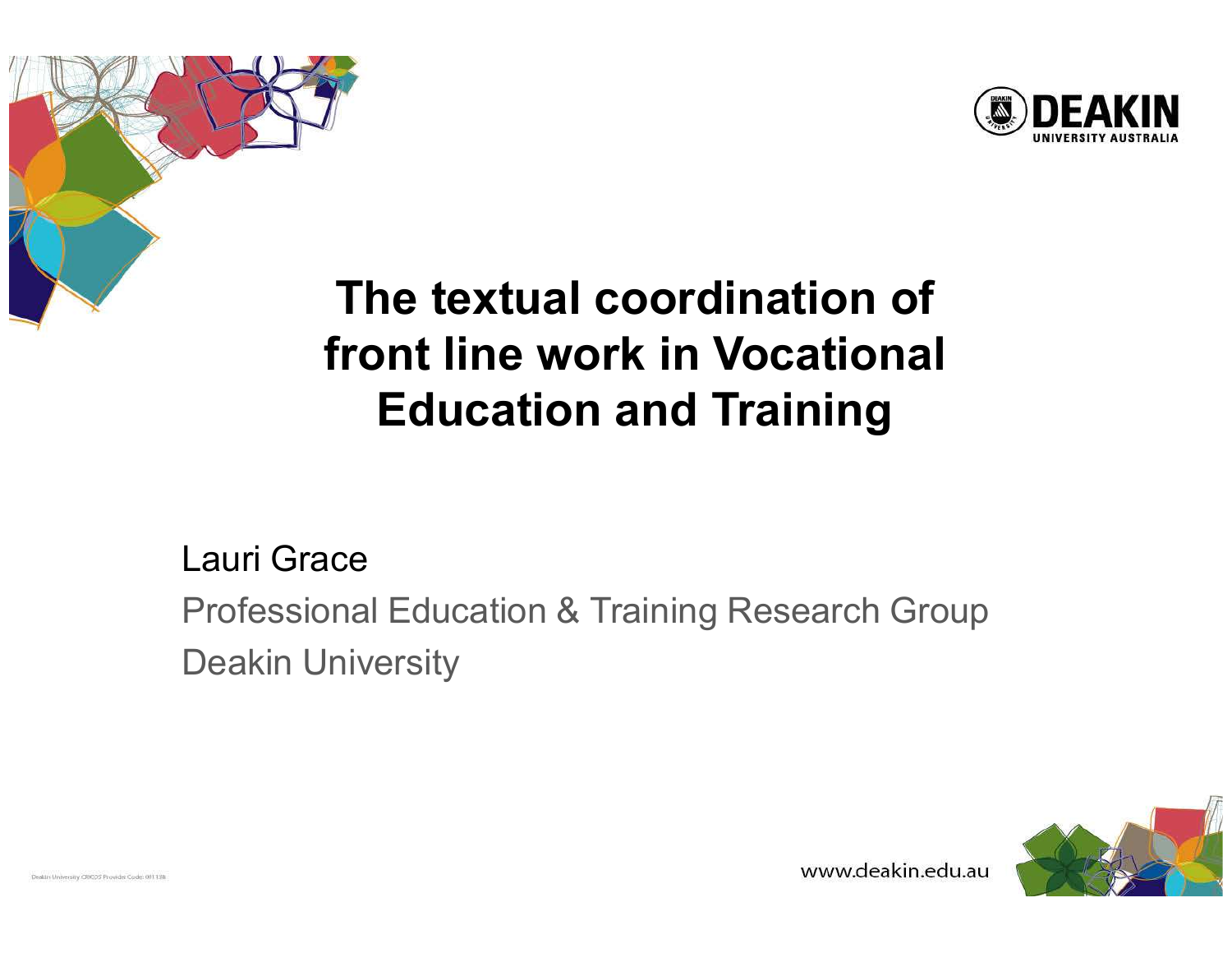# Institutional Ethnography: 'ruling relations'

'A mode of ruling has become dominant that involves a continual transcription of the local and particular activities of our lives into abstracted and generalized forms. It is an extralocal mode of ruling. ... It involves the construction of the world as texts, whether on paper or in computer, and the creation of a world in texts as a site of action.'

(Smith 1987, p.3)

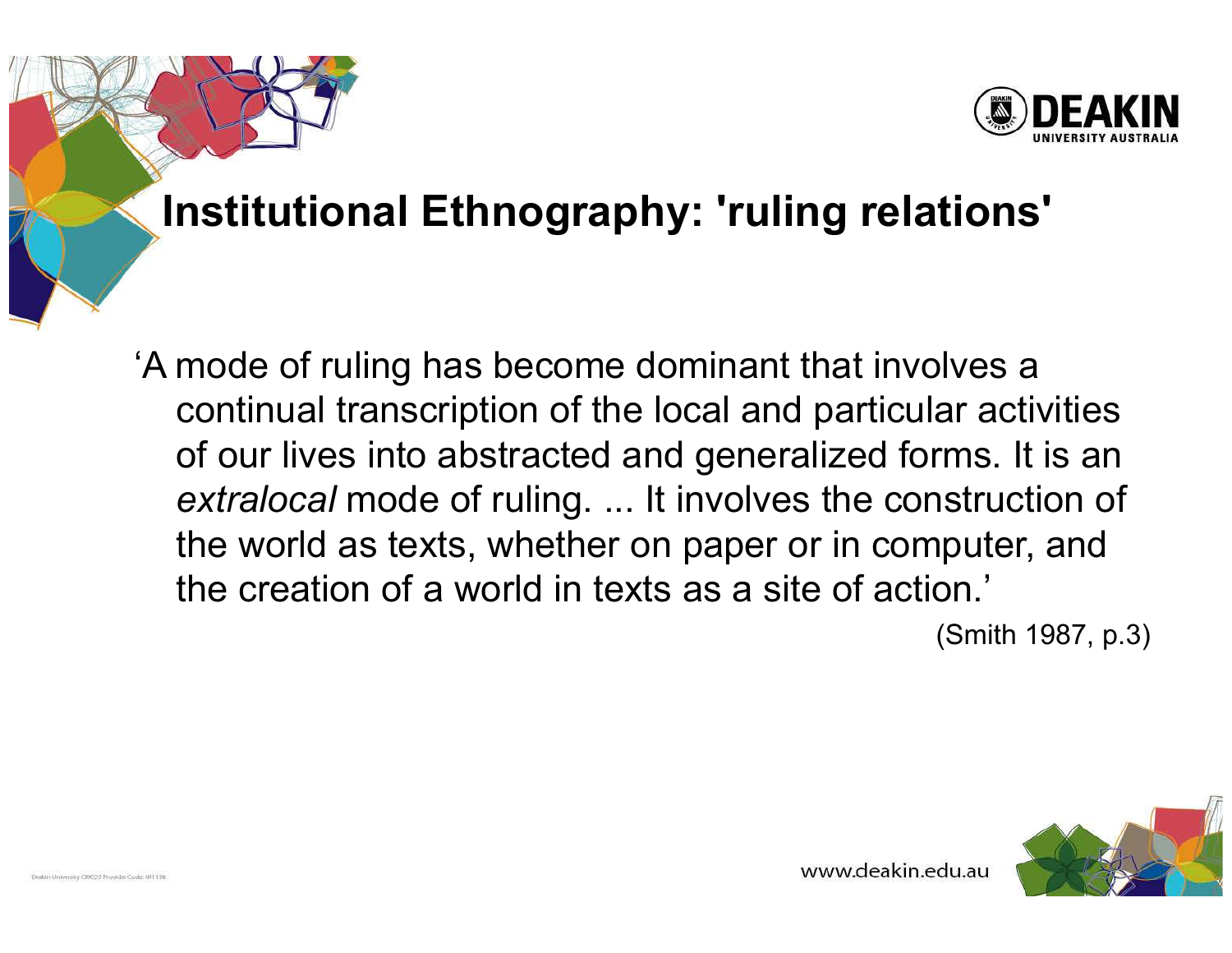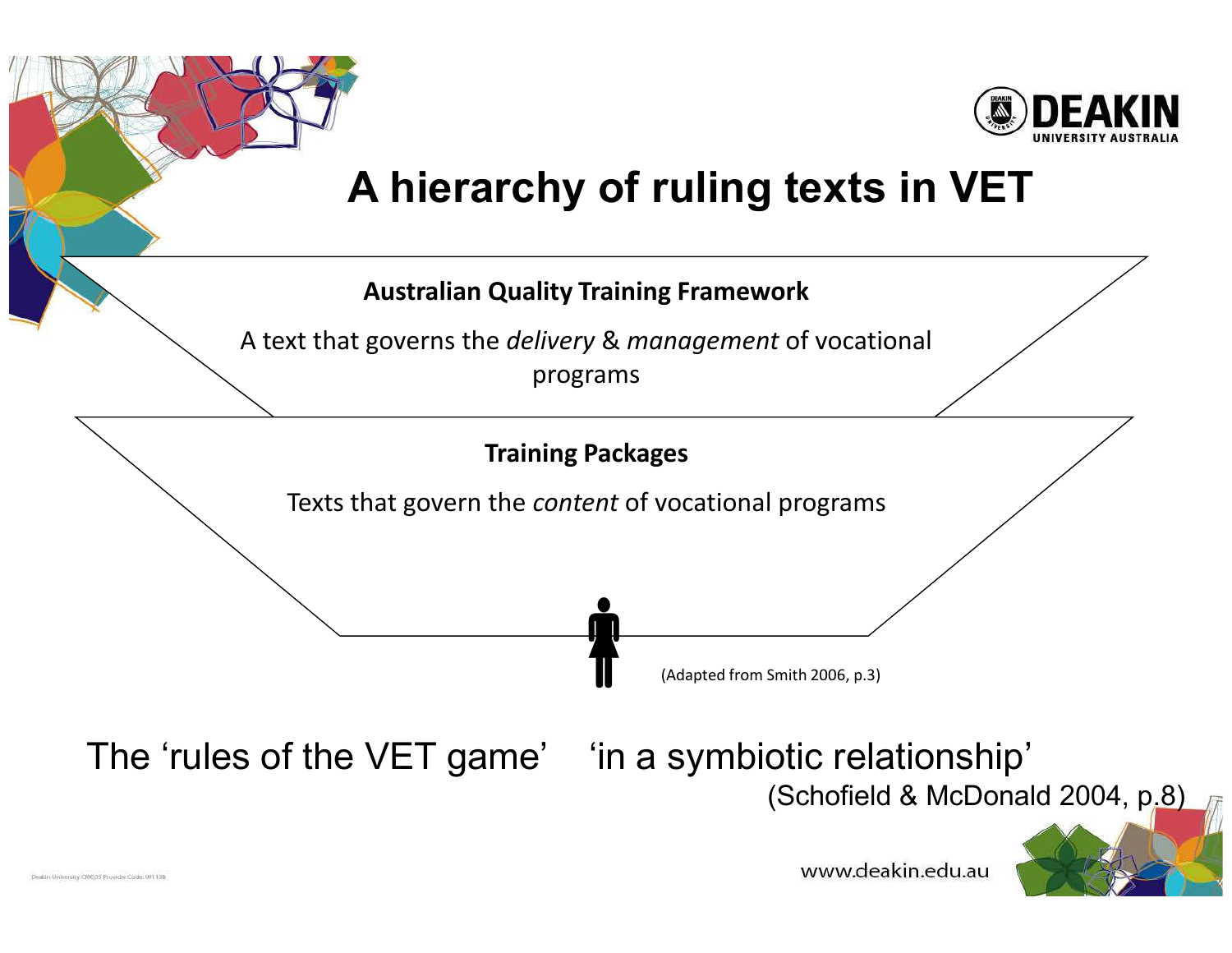# Educators talking about Training Packages

'I've had … people new to training in workplaces … drop out because they *feel* what they're faced with is *too* much. … I do all these nice touchy-feely things at the first session, … and I say "Honestly, this is not as bad as you think it's going to be". And I go through this process of translation and. "All it is is this, I *know* you're doing this already". So<br>wards to disc to *win* passla away befare way away ast there you're trying to *win* people over before you even get there because you know what's coming as soon as you whip outthe competencies and duck 'cause they're gonna go "Aaarrgh!" I get that reaction so often'. (Fiona)

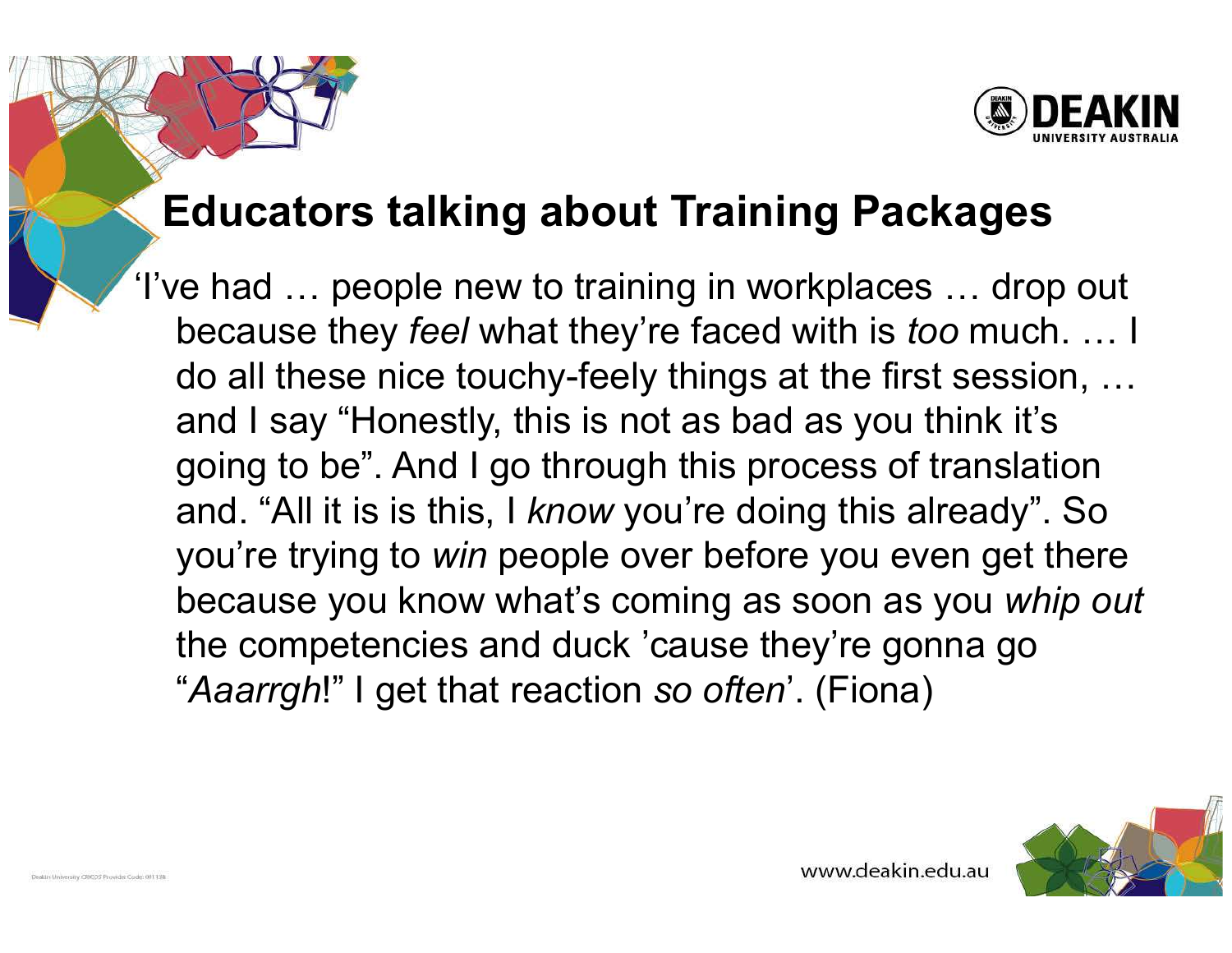#### Learners talking about Training Packages

 $\mathfrak{t}$ …and it made me feel really dumb.  $\boldsymbol{Real}$  dumb. Because I wasn't expecting not to understand what was given to me. … I didn't know whether I was going to finish theDiploma, because it was just *too hard*. There was just *too* many barriers there for that. And I felt really stupid,because I couldn't finish this *vocational* qualification, and that was just beyond me. I thought "What? I can't get it". And I never really thought that there was something wrong with someone else. It was me. I was the problem. It's quite instilled in the whole system'. (Christine)

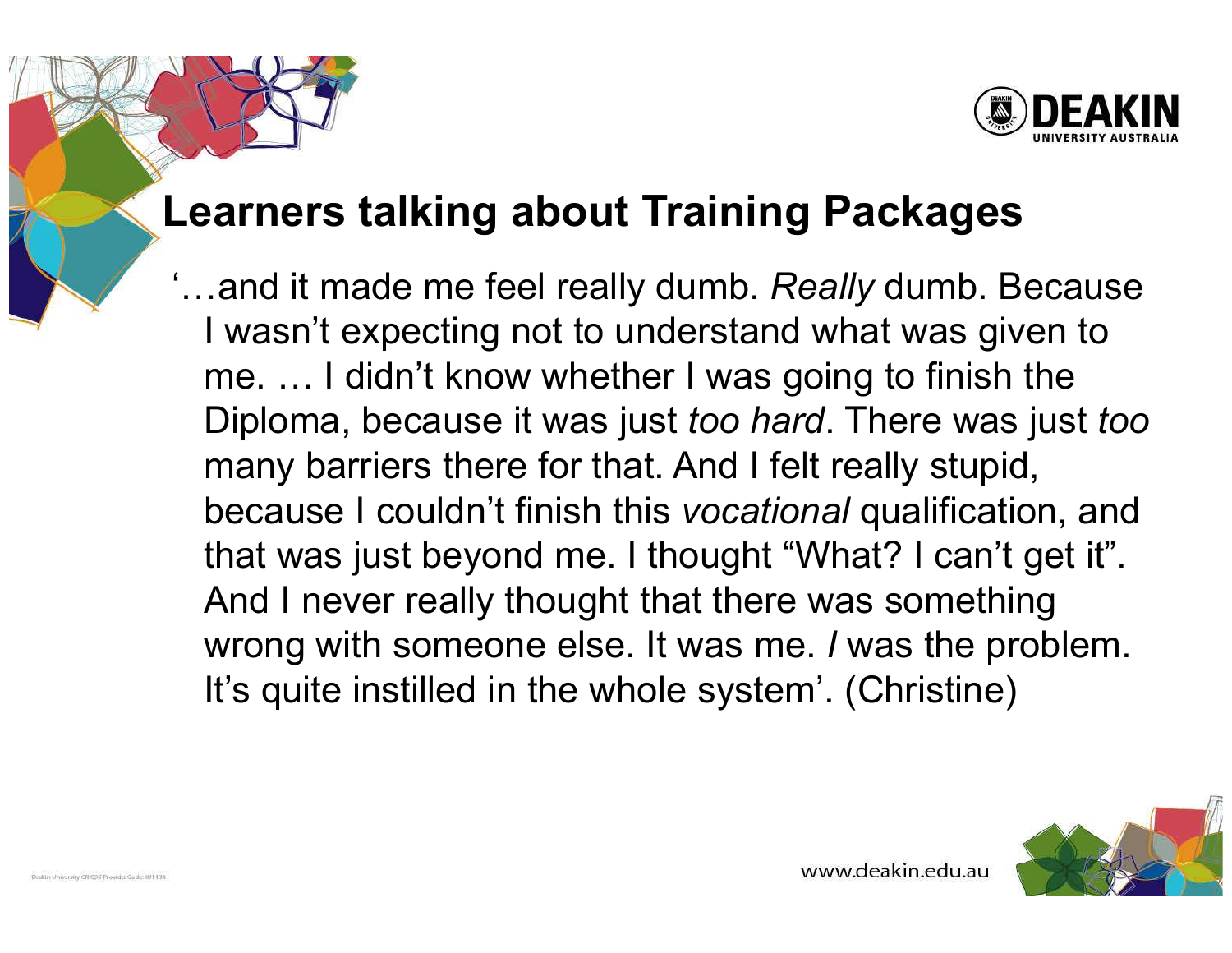

## Educators talking about the AQTF

... basically everybody went totally nutty last year trying to prepare for this audit. And they had people, ex-auditors, coming in and doing professional development sessions with us, evaluating our materials, telling us what was what. … These auditors were saying things like "You *must*…" … "You're *not allowed* to ..." There was all these no-no's. ... So we were told by our management "Do what they say". We were running around like chooks without heads, changing all our unit outlines and assessment tools' (Louise)

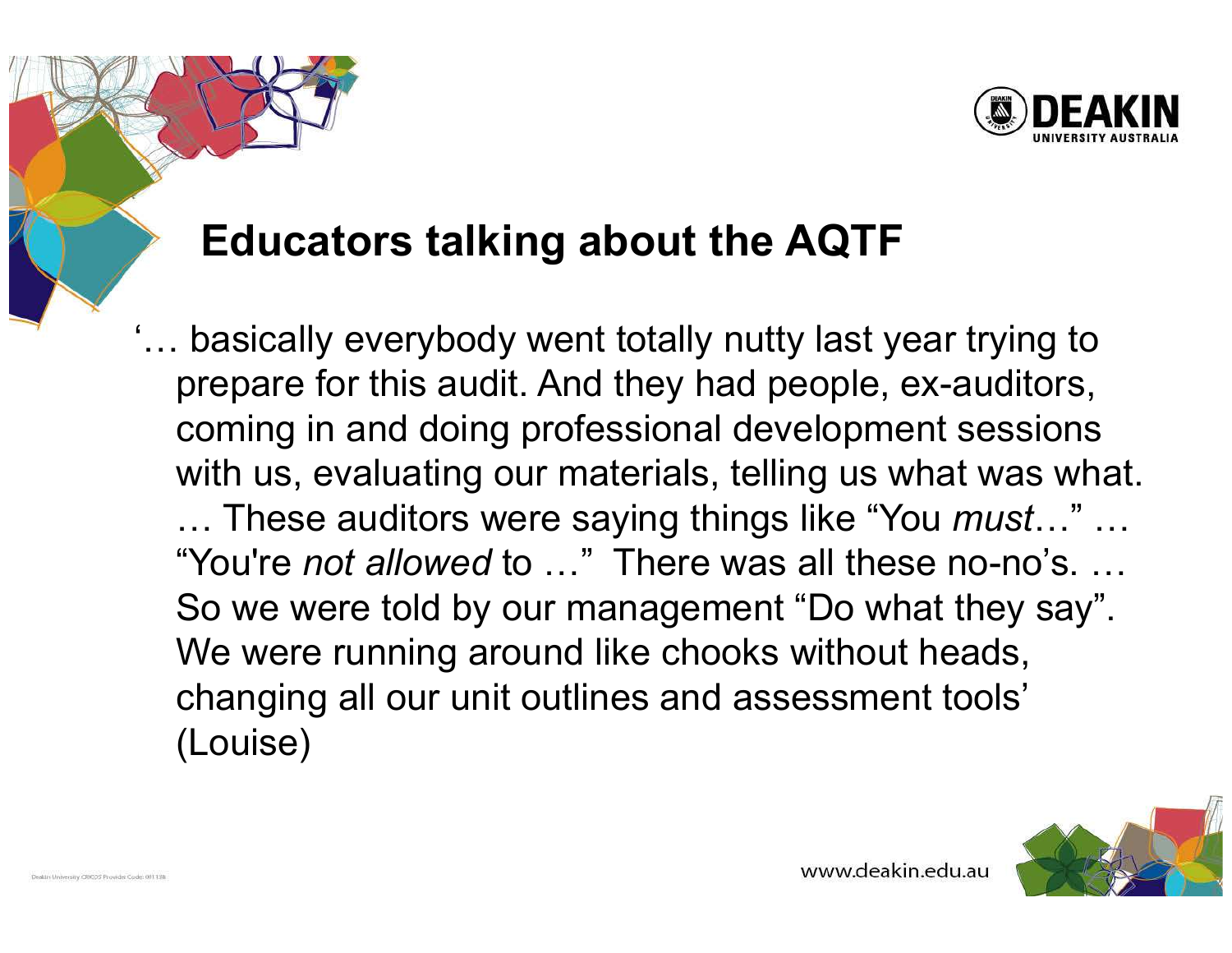

### VET Managers talking about the AQTF

... what we've actually done is created a situation where compliance equals bits of paper. … I want them to focus on what they need to do to *become* compliant, not on what bits of *paper* are going to get [the auditor] off their back. … we're trying to say "No, put the focus back on your own practices and  $why$  you're non-compliant in the first place. … There has been a compliance focus. And I don't think that [the AQTF] has created it necessarily ... it's the way we've implemented it, that I think has reinforced that.' (Taryn)

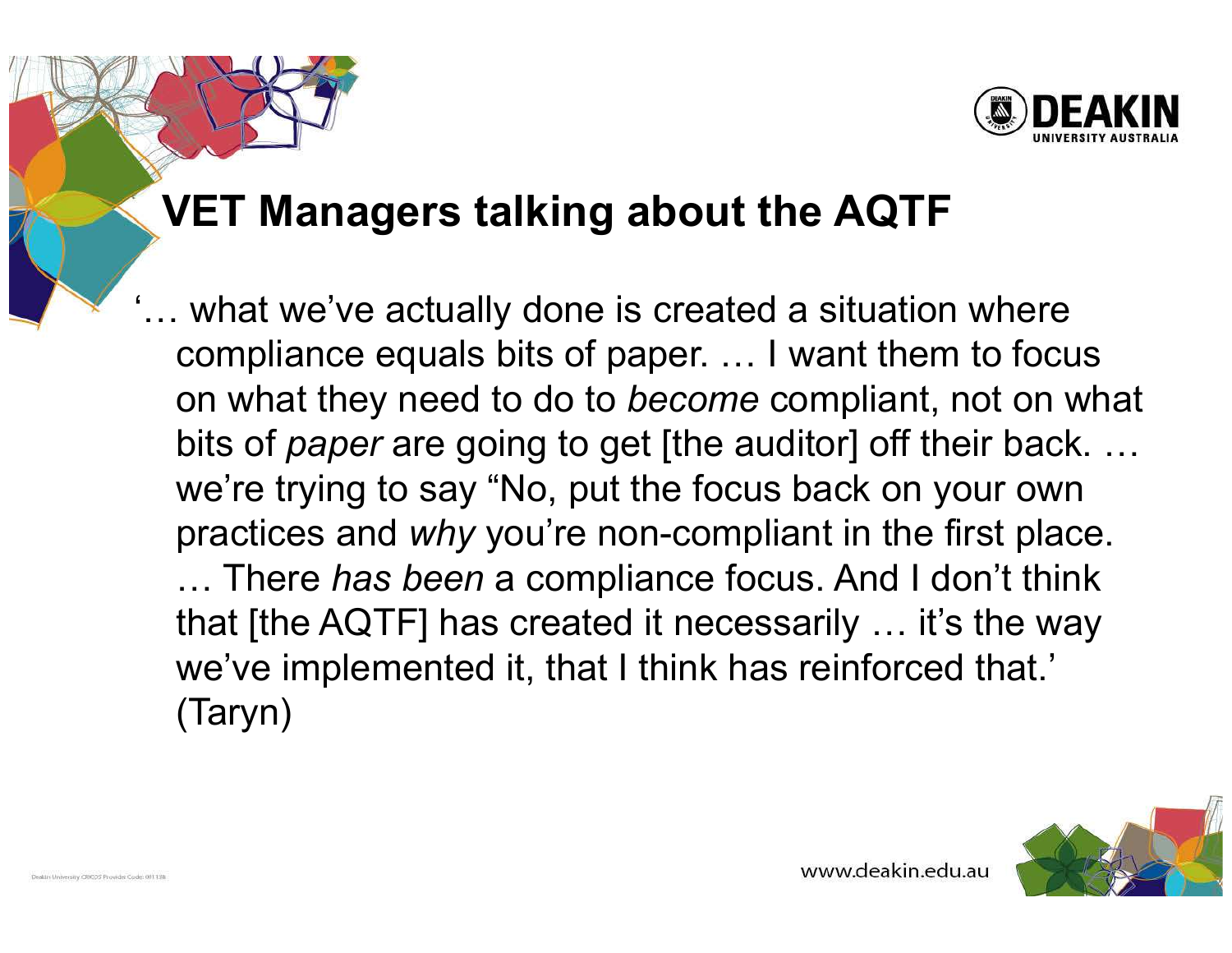

# Training Packages and the AQTF as an 'accountability circuit' (McCoy 1998, p.407)

- • VET educators participate in self-governance by developing accounts of their professional practice in a form that makes that practice accountable at audit.
- They enter a circuit of accountability in which they report on local activities in terms meaningful within the regulatory texts
- $\bullet$  Reshape professional practice to align to categories and terms set up to be answerable to the ruling texts
- Are then held accountable as their learning and assessment plans are audited against compliance requirements

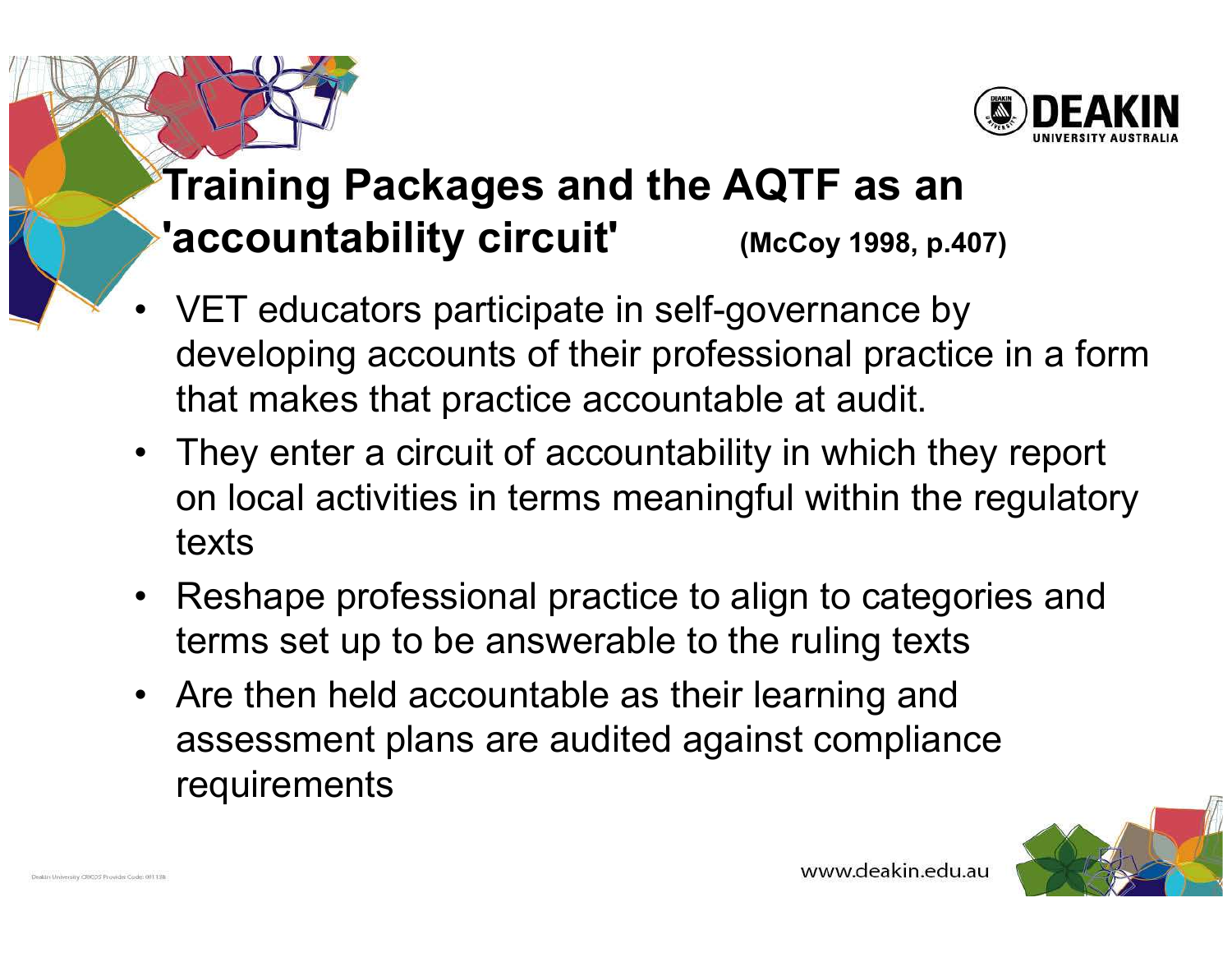

#### Just some of the implications:

- • AQTF and TPs reveal institutional messages about how VET educators are to understand and conduct themselves
- Educators are responsible for significant elements of<br>examinational examilares shut were invisible within the organisational compliance, but were invisible within the text of the AQTF at that time
- Responsibility for compliance shifted onto educators, accompanied by a paradoxical erosion of freedom to exercise their professional judgement
- Organisational and individual interests appear to coincide, but the range of options available to educators is reduced

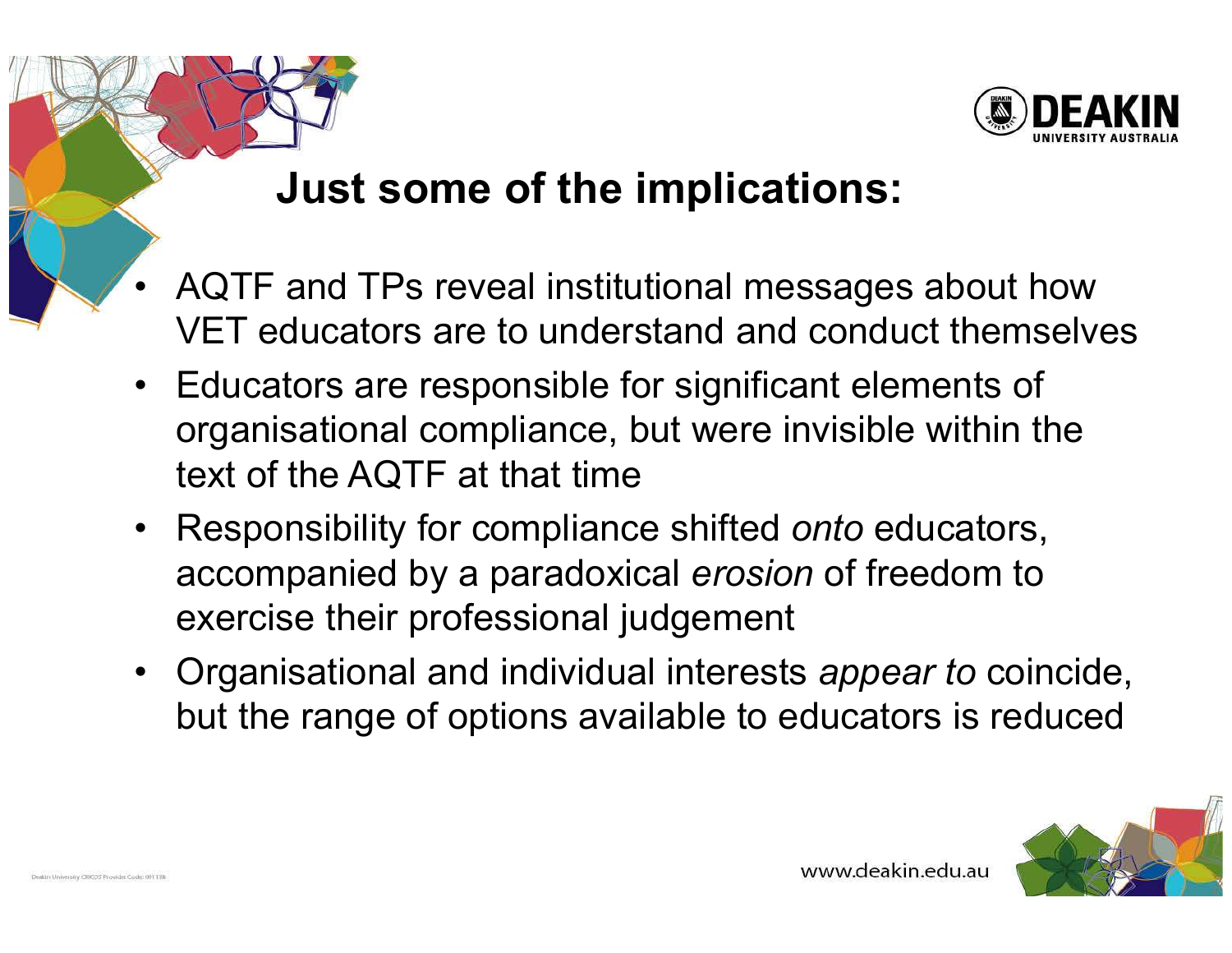

- Vocational educators must undertake 'work' in order to navigate the accountability circuit while still achieving their goals. EG:
	- Hiding compliance information at the back of the student booklet, hoping students won't read that far
	- Handing compliance information out on different coloured paper, saying that reading it is optional
	- Uploading the compliance information onto an RTO Intranet and just giving students the link
- Even those educators who resisted what was happening<br>exampled the inquitability of hoise negitianed in this way. accepted the inevitability of being positioned in this way



•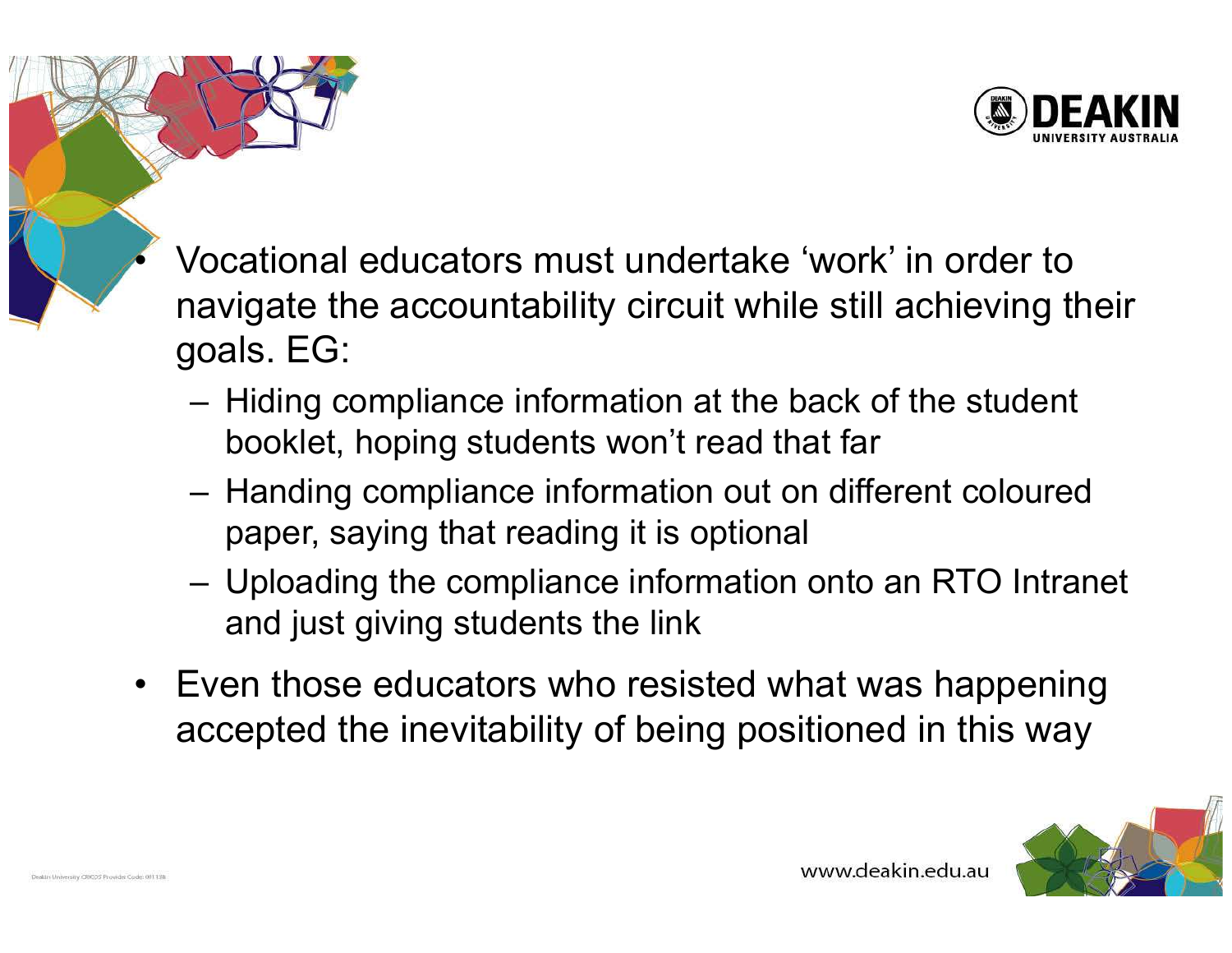

#### That was then – what about now?

#### Training Package Development Handbook Guidelines:

'Use plain English: Do not use jargon; unclear language and terminology beyond workplace requirements may disadvantage learners.' (Ver 4.0, p.5)

#### AQTF 2010:

The AQTF 2010 Standards are (self-)described as 'simplified and streamlined' with the focus (self)identified as being on 'outcomes' and 'quality assurance'

(DEEWR 2010, p.3)